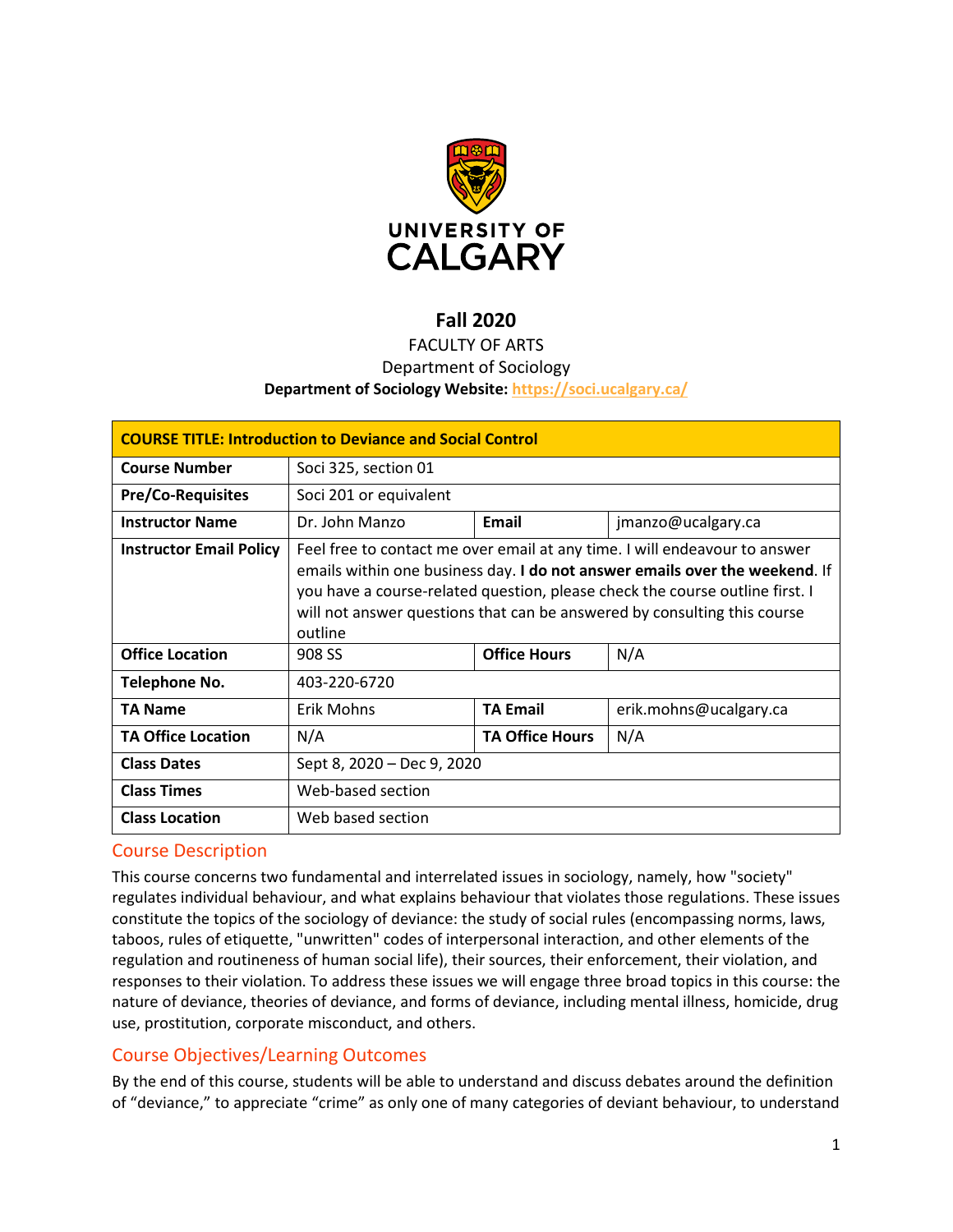and explain methods that lend to quantification of crime, to understand and to differentiate among radically different theoretical approaches to explain causes of and to suggest methods to prevent and treat crime and deviance, and to apply the theories and methods taught in this course to discuss specific examples of criminal and deviant behaviours with respect to controversies concerning their nature, causes, and responses to them.

## Course Format

This section will be entirely web-based and "asynchronous," meaning that students are never required to attend live lectures and that lectures will be delivered as videos with links posted at D2L over the course of the semester.

# Learning Resources

Thio, Alex, et al, eds., 2010. *Readings in Deviant Behavior*. Sixth Edition. New York (USA): Pearson Education (TCC in course outline). DO NOT PURCHASE PREVIOUS EDITIONS!

Linden, Rick, ed., 2020. *Criminology: A Canadian Perspective*. Ninth Edition. Toronto: Nelson Education (RL in course outline). DO NOT PURCHASE PREVIOUS EDITIONS!

Both are available from the University Bookstore. Electronic editions, if available, are acceptable.

# Learning Technologies and Requirements

In order to successfully engage in their learning experiences at the University of Calgary, students taking online, remote and blended courses are required to have reliable access to the following technology:

• A computer with a supported operating system, as well as the latest security, and malware updates;

- A current and updated web browser;
- Webcam (built-in or external);
- Microphone and speaker (built-in or external), or headset with microphone;
- Current antivirus and/or firewall software enabled;
- Broadband internet connection.

Most current laptops will have a built-in webcam, speaker and microphone

# Schedule of Lectures and Readings

This course is organized by topic, not by date. Anticipate approximately one lecture per topic; I will endeavour to remind the class where we are periodically.

- 1: Introductory. Readings: None
- 2: Defining "Deviance." Readings: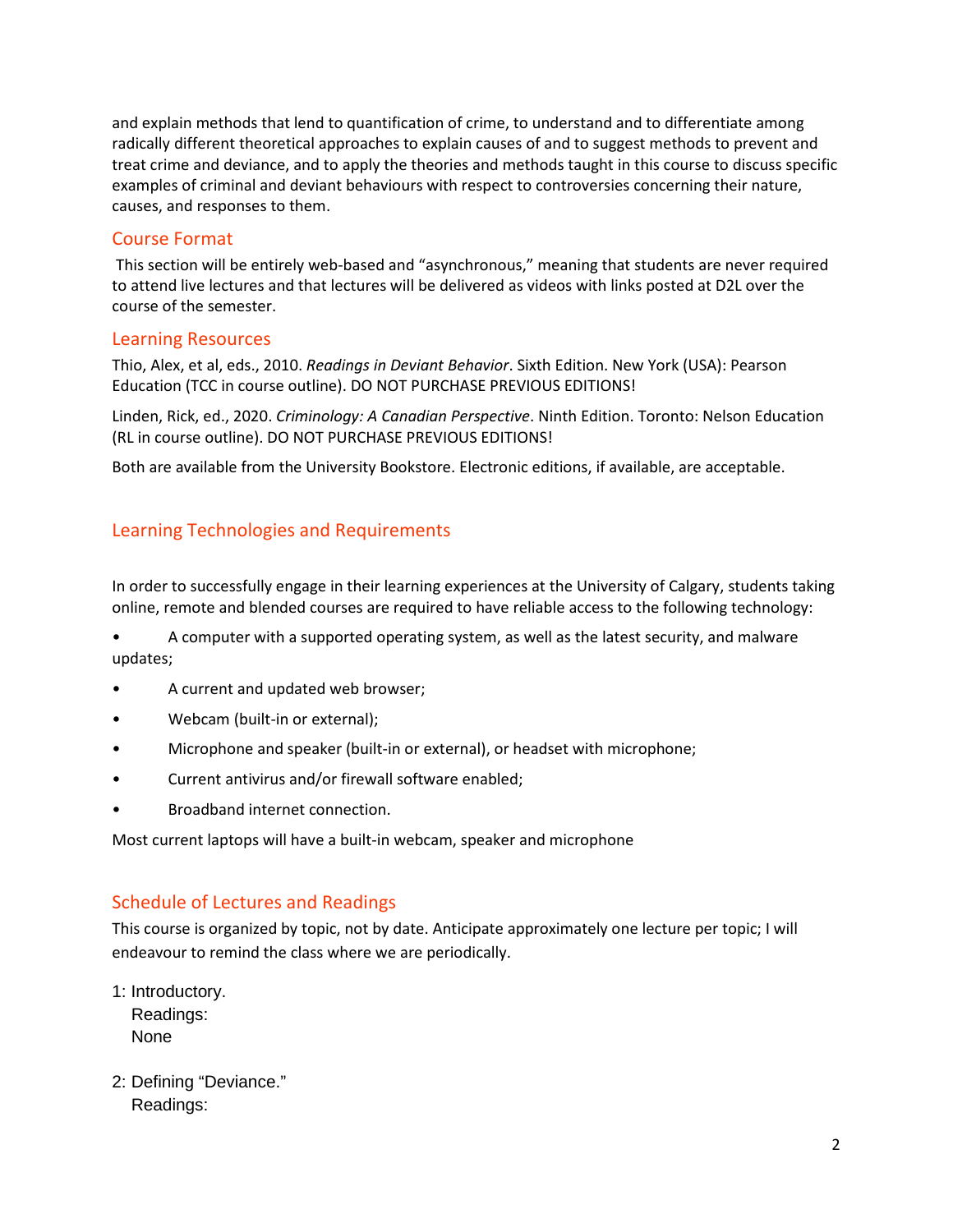Moynihan "Defining Deviancy Down," ch. 2 in TCC Verdun-Jones, "Criminal Law," ch. 3 in RL

- 3: Contexts of Deviance. Reading: Oriola, "Correlates of Criminal Behaviour," ch 5 in RL
- 4 Quantifying Crime and Deviance Reading: Evans, "Counting Crime," ch. 4 in RL
- 5: Functionalist Perspectives. Reading: Merton, "Strain Theory," ch. 3 in TCC
- 6: Choice, Deterrence, and Routine Activities. Reading: Linden and Koenig, "Deterrence, Routine Activity, and Rational Choice Theories," ch. 15 in RL
- 7: Social Disorganization Approaches and Social Structure Theories. Reading: Hackler, "Strain Theories," ch. 10 in RL
- 8: Social Process Theories, Interactionist Theories and Deviant Socialization. Reading: Stebbins, "Interactionist Theories," ch. 13 in RL
- 9: Conflict Approaches. Reading: Dupont, "Conflict Theories," ch. 11 in RL
- 10: Vocabularies of Motive and Other Cognitive Approaches. Reading: Cromwell and Thurman, "Shoplifters: 'The Devil Made Me Do It'," ch. 43 in TCC
- 11: Social Control Theory. Reading: Linden, "Social Control Theory," ch. 14 in RL
- 12: Managing Deviance: The Deviant "Career." Readings: Thorne and Anderson, "Managing the Stigma of Personal Bankruptcy, ch. 23 in TCC Goode, "The Stigma of Obesity," ch. 24 in TCC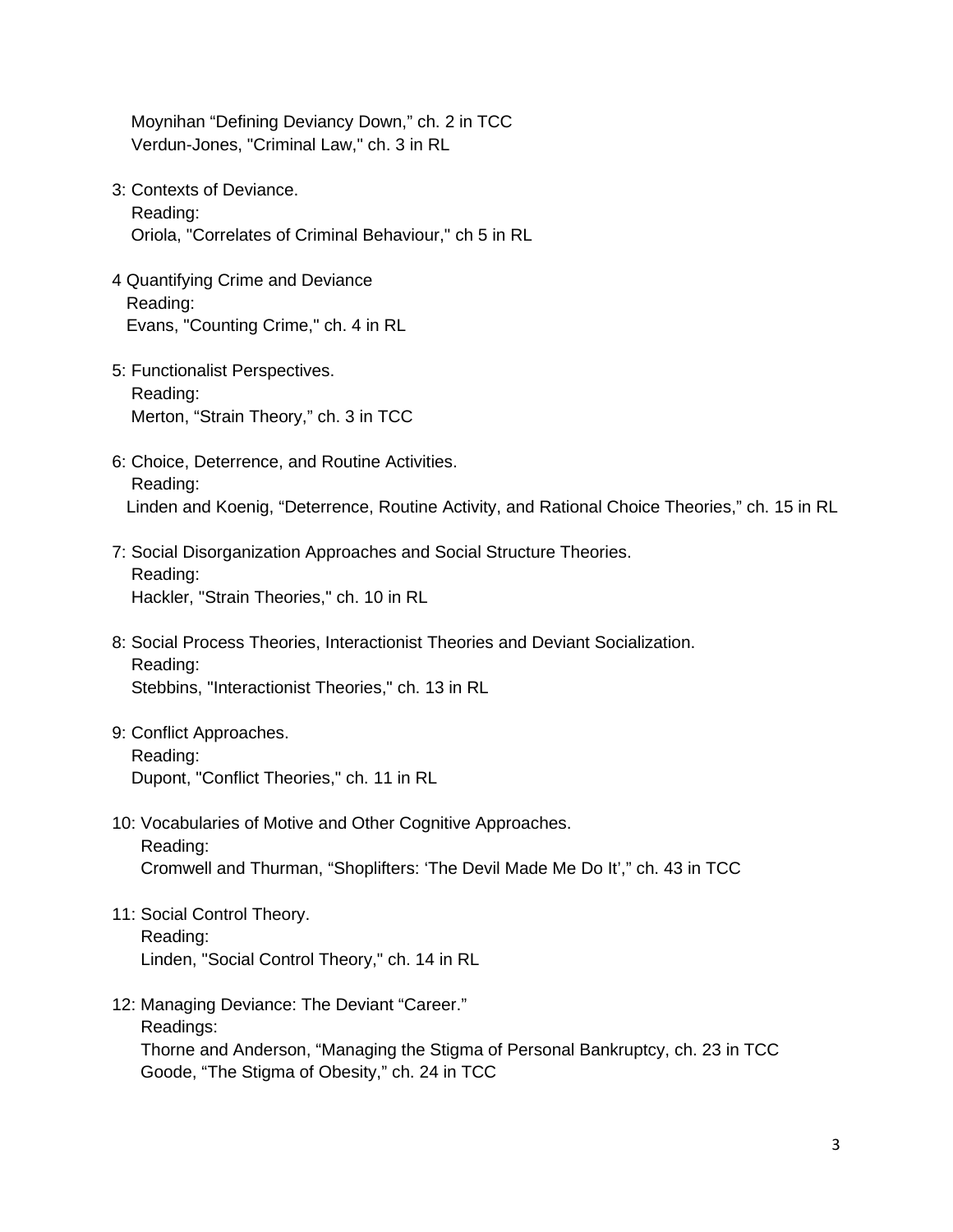Dunn, "'Everyone Knows Who the Sluts Are': How Young Women Get Around the Stigma," ch. 30 in TCC

13: Managing Deviance: Agents of Social Control.

Reading:

Goode, "A New Way of Fighting the War on Drugs," ch. 50 in TCC

- 14: Organized Crime Reading: Schneider, "Organized Crime," ch. 16 in RL
- 15: White-Collar and Corporate Crime

 Readings: Hagan and Linden, "Corporate and White-Collar Crime," ch. 17 in RL Kalich, "The Neutralization of Professional Deviance among Veterinarians," ch. 40 in TCC Hoffman, "A Good Thing about Workplace Deviance," ch. 46 in TCC Ulsberger and Knotterus, "Enron: Organizational Rituals as Deviance," ch. 42 in TCC

16: Mental Illness, and Psychological Perspectives on Deviance Readings: Zapf et al., "Psychological Perspectives on Criminality," ch. 9 in RL Rosenhan, "Being Sane in Insane Places," ch. 133 in TCC

17: Physical Disability, Brain Injury, Emotions, and Final Thoughts. Reading:

 Manzo et al., "The Interpersonal Management of Crying among Survivors of Stroke," distributed via D2L

# Methods of Assessment and Grading Weights

Two term tests, each worth 25% of your final grade, and a final exam worth 50% of your final grade, constitute the course requirements and the basis on which grades will be assigned. The term tests are **not cumulative,** but **the final exam is cumulative**. Tests 1 and 2 will comprise multiple-choice questions only, but the final exam will encompass an essay component as well. For all of these, no fewer than five days before each test, I post to D2L a study guide for it.

Tests and final will all be given as timed tests using the "quiz" function on D2L. This will entail students sitting the test for a timed period (90 minutes) within a 24-hour window beginning at NOON of the dates stipulated and due before NOON of the following day.; this time limit will be longer than would be permitted in an in-class test environment and, because it would be impossible to otherwise invigilate, tests and the final are all completely open-book and open-notes.

Test Dates: Monday, October 5, and Wednesday, November 18. All students are expected to write both midterms. Any student who misses any midterm must let Dr. Manzo know at his or her earliest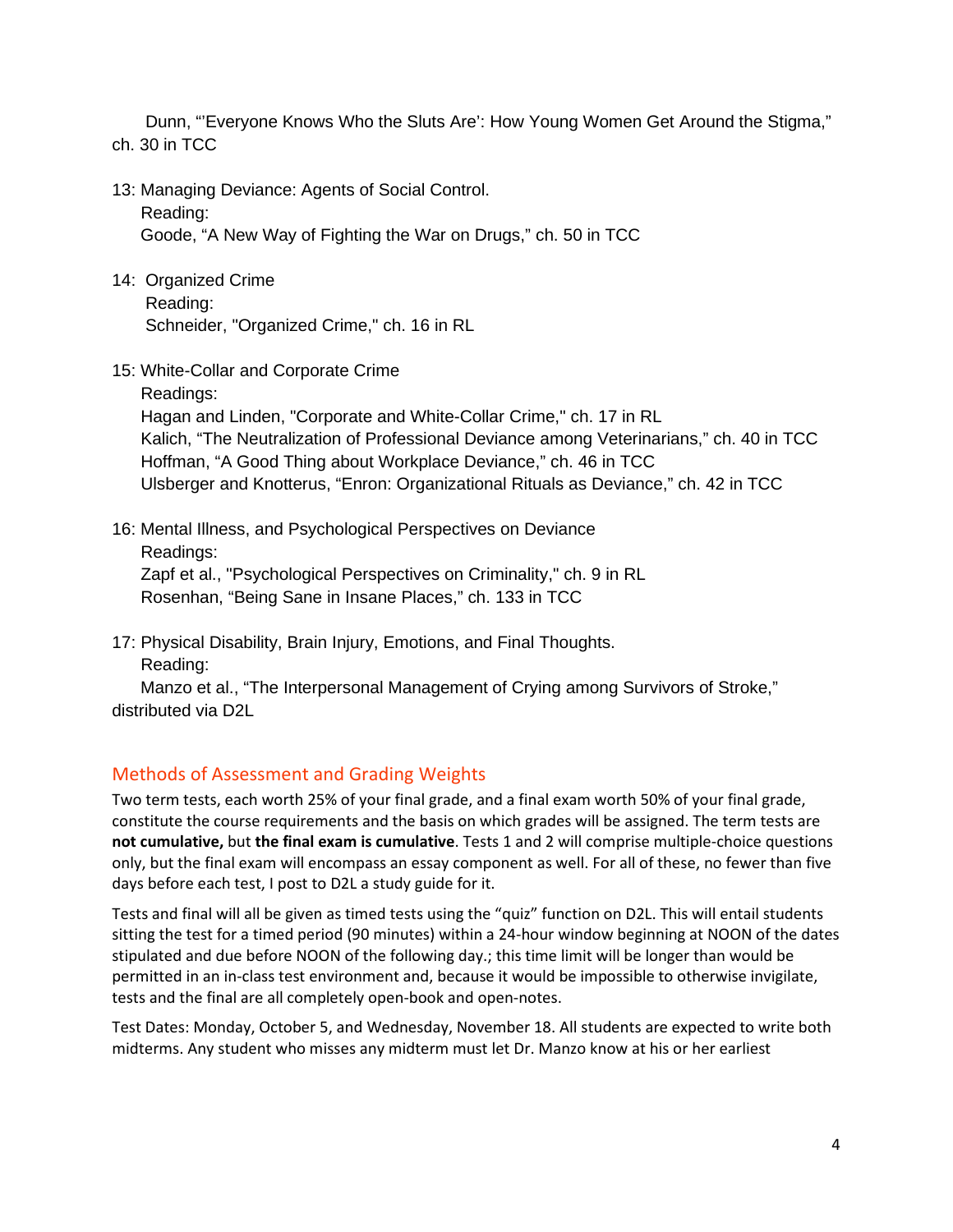opportunity so that provisions can be made to accommodate the missed test, which will in nearly all cases be to add the weight of the missed midterm to the multiple-choice portion of the final exam.

# Final Exam Information

The final exam will be scheduled by the registrar and subject to regulations imposed by that entity. It will comprise both multiple-choice and essay components and will engage the entire semester's materials; **it is therefore cumulative**.

# Grading Scale

Letter grades will be assigned and submitted to the registrar based on the following scale:

| Grade        | Percent range  | <b>Grade Point Value</b> | <b>Description</b>                                                                    |
|--------------|----------------|--------------------------|---------------------------------------------------------------------------------------|
| $A+$         | $96 - 100%$    | 4.0                      | Outstanding performance                                                               |
| A            | $90 - 95.99%$  | 4.0                      | <b>Excellent performance</b>                                                          |
| A-           | $85 - 89.99%$  | 3.7                      | Approaching excellent performance                                                     |
| B+           | $80 - 84.99%$  | 3.3                      | Exceeding good performance                                                            |
| B            | 75 - 79.99%    | 3.0                      | Good performance                                                                      |
| <b>B-</b>    | $70 - 74.99%$  | 2.7                      | Approaching good performance                                                          |
| $C+$         | $67 - 69.99\%$ | 2.3                      | Exceeding satisfactory performance                                                    |
| $\mathsf{C}$ | $63 - 66.99\%$ | 2.0                      | Satisfactory performance                                                              |
| $C -$        | $60 - 62.99%$  | 1.7                      | Approaching satisfactory performance                                                  |
| D+           | $55 - 59.99%$  | 1.3                      | Marginal pass. Insufficient preparation for<br>subsequent courses in the same subject |
| D            | $50 - 54.99%$  | 1.0                      | Minimal Pass. Insufficient preparation for<br>subsequent courses in the same subject. |
| F            | <50%           | 0                        | Failure. Did not meet course requirements.                                            |

# Absences and Deferrals

Students who are absent from class assessments (tests, participation activities, or other assignments) should inform their instructors as soon as possible. Instructors may request that evidence in the form of documentation be provided. If the reason provided for the absence is acceptable, instructors may decide that any arrangements made can take forms other than make-up tests or assignments.

**Deferred Final Exam Form:** Please note that requests to defer a Registrar scheduled final exam are dealt with through the Registrar's Office. Further information can be found at: <https://www.ucalgary.ca/registrar/exams/deferred-exams>

**Deferred Term Work Form:** Deferral of term work past the end of a term requires a form to be filled out by the student and submitted, along with any supporting documentation, to the instructor. The form is available at:

<https://live-ucalgary.ucalgary.ca/sites/default/files/teams/14/deferral-of-term-work-2020.pdf>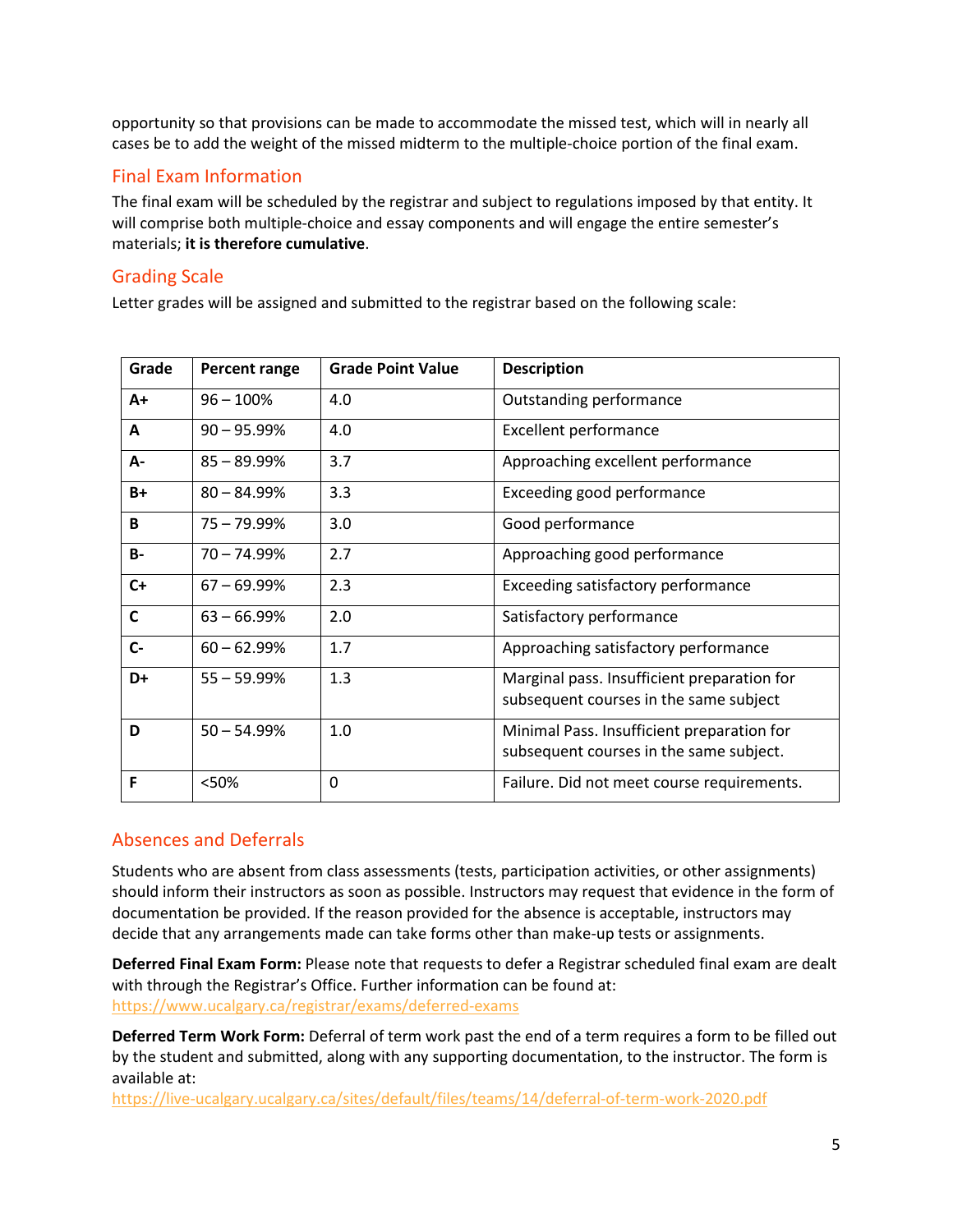Once an extension date has been agreed between instructor and student, the instructor will email the form to the Faculty of Arts Program Information Centre (ascarts@ucalgary.ca) for approval by the Associate Dean.

# Grade Reappraisal

Within one week of the day on which the exam/assignment is returned, students seeking reappraisal of examinations or assignments must submit a WRITTEN response to me (Dr. Manzo) explaining the basis for reconsideration of one's mark. I will reconsider the grade on that basis. It should be noted that a re-assessed grade may be raised, lowered, or remain the same.

### Handing in Papers, Assignments

- 1. The main Sociology Department office does not deal with any course-related matters. Please speak directly to your instructor.
- 2. **Protection of Privacy:** The Freedom of Information and Protection of Privacy (FOIPP) legislation does not allow students to retrieve any course material from public places. Anything that requires handing back will be returned directly during class or office hours. If students are unable to pick up their assignments from the instructor, they can provide the instructor with a stamped, self-addressed envelope to be used for the return of the assignment. Private information related to the individual student is treated with the utmost regard by the faculty at the University of Calgary
- 3. Final grades are not posted by the Sociology Department. They are only available online.

#### Research Ethics

Students are advised that any research with human subjects – including any interviewing (even with friends and family), opinion polling, or unobtrusive observation – must have the approval of the Faculty Ethics Committee. In completing course requirements, students must not undertake any human subjects research without discussing their plans with the instructor, to determine if ethics approval is required.

## Copyright Legislation

All students are required to read the University of Calgary policy on Acceptable Use of Material Protected by Copyright [\(https://www.ucalgary.ca/policies/files/policies/acceptable-use-of-material](https://www.ucalgary.ca/policies/files/policies/acceptable-use-of-material-protected-by-copyright.pdf)[protected-by-copyright.pdf\)](https://www.ucalgary.ca/policies/files/policies/acceptable-use-of-material-protected-by-copyright.pdf) and requirements of the Copyright Act [\(https://laws](https://laws-lois.justice.gc.ca/eng/acts/C-42/index.html)[lois.justice.gc.ca/eng/acts/C-42/index.html\)](https://laws-lois.justice.gc.ca/eng/acts/C-42/index.html) to ensure they are aware of the consequences of unauthorized sharing of course materials (including instructor notes, electronic versions of textbooks etc.). Students who use material protected by copyright in violation of this policy may be disciplined under the Non-Academic Misconduct Policy.

## Instructor Intellectual Property

Course materials created by professor(s) (including course outlines, presentations and posted notes, labs, case studies, assignments and exams) remain the intellectual property of the professor(s). These materials may NOT be reproduced, redistributed or copied without the explicit consent of the professor. The posting of course materials to third party websites such as note-sharing sites without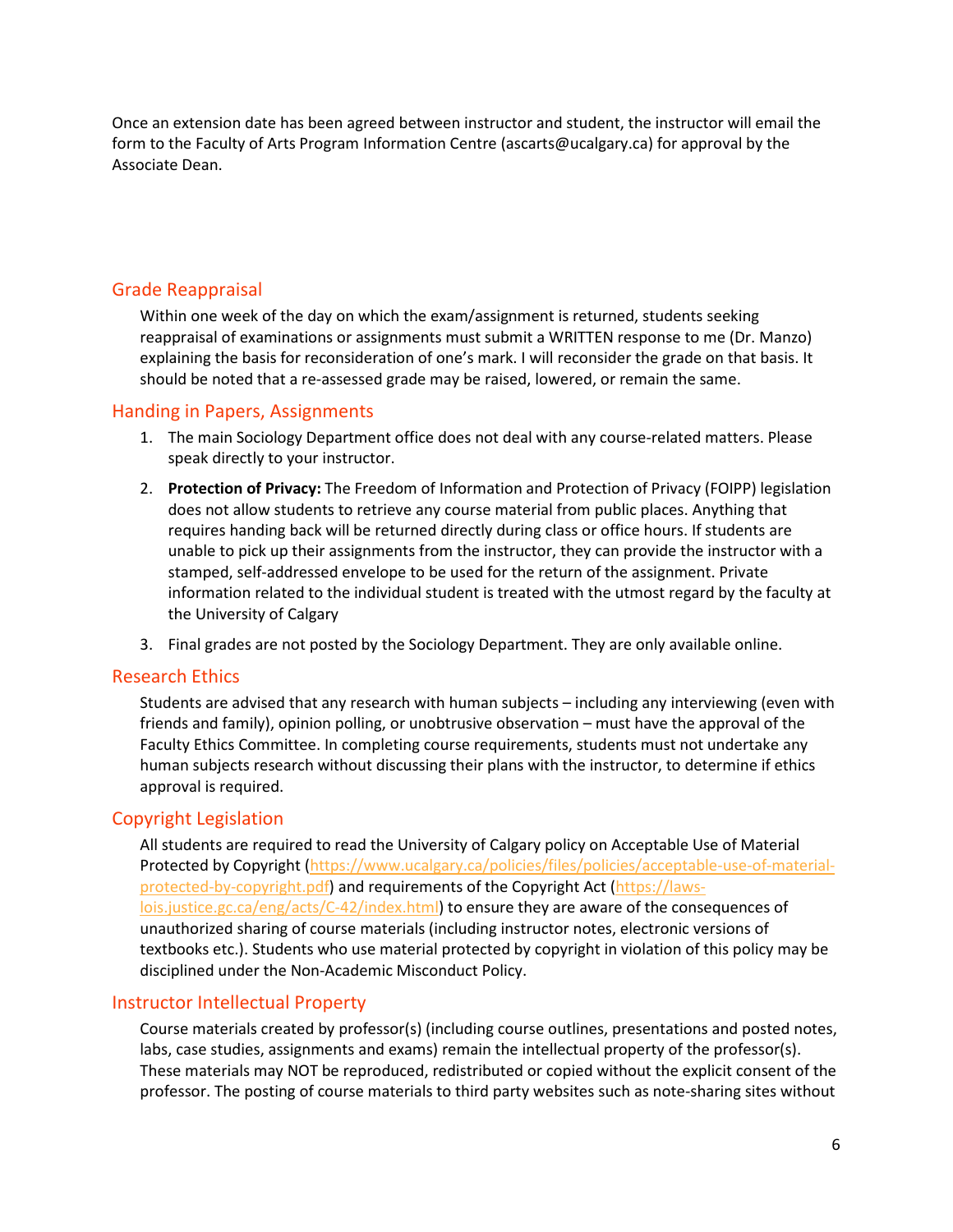permission is prohibited. Sharing of extracts of these course materials with other students enrolled in the course at the same time may be allowed under fair dealing.

#### Recording of Lectures

Note that the audio or video recording of lectures and taking screengrabs of PowerPoint slides during the lecture are not permitted without explicit authorization. The non-authorized media recording of lectures is inconsistent with the Code of Conduct and may result in discipline in accordance with the Student Non-Academic Misconduct Policy and Procedure. For more information click here: [https://www.ucalgary.ca/policies/files/policies/non-academic-misconduct](https://www.ucalgary.ca/policies/files/policies/non-academic-misconduct-policy.pdf)[policy.pdf.](https://www.ucalgary.ca/policies/files/policies/non-academic-misconduct-policy.pdf)

### Sharing of Lecture Notes and Exam Questions

Note that publicly sharing lectures notes and exam questions on 3rd party sites such as OneClass, StudyBlue, Quizlet, Course Hero, etc. is not permitted. If you wish to use these helpful studying tools, make sure you adjust your privacy settings accordingly. Any violations are subject to investigation under the UofC Student Non-Academic Misconduct Policy. For more information, click here[:https://www.ucalgary.ca/policies/files/policies/non-academic-misconduct-policy.pdf](https://www.ucalgary.ca/policies/files/policies/non-academic-misconduct-policy.pdf)

### Academic Misconduct

Please refer to the website listed below for information on University of Calgary policies on Plagiarism/Cheating/Other Academic Misconduct:

<http://www.ucalgary.ca/pubs/calendar/current/k.html>

### Academic Accommodation

Students seeking an accommodation based on disability or medical concerns should contact Student Accessibility Services; SAS will process the request and issue letters of accommodation to instructors. For additional information on support services and accommodations for students with disabilities, visit www.ucalgary.ca/access/. Students who require an accommodation in relation to their coursework based on a protected ground other than disability should communicate this need in writing to their Instructor. The full policy on Student Accommodations is available at: <http://www.ucalgary.ca/policies/files/policies/student-accommodation-policy.pdf>

Students needing an Accommodation based on a Protected Ground other than Disability, should communicate this need, preferably in writing, to the course instructor.

### Libraries & Cultural Resources

To contact your librarian or find out about the resources and services available to sociology students go to the Sociology Library guide:<https://library.ucalgary.ca/guides/sociology>

To access the main Library website go to: [https://library.ucalgary.ca](https://library.ucalgary.ca/)

### Wellness and Mental Health Resources

The University of Calgary recognizes the pivotal role that mental health plays in physical health, social connectedness and academic success, and aspires to create a caring and supportive campus community where individuals can freely talk about mental health and receive support when needed. We encourage you to explore the excellent mental health resources available throughout the university community, such as counselling, self-help resources, peer support or skills-building available through Student Wellness Services (Room 370 MacEwan Student Centre, [https://www.ucalgary.ca/wellness-services/services/mental-health-services\)](https://www.ucalgary.ca/wellness-services/services/mental-health-services) and the Campus Mental Health Strategy [\(http://www.ucalgary.ca/mentalhealth/\)](http://www.ucalgary.ca/mentalhealth/).